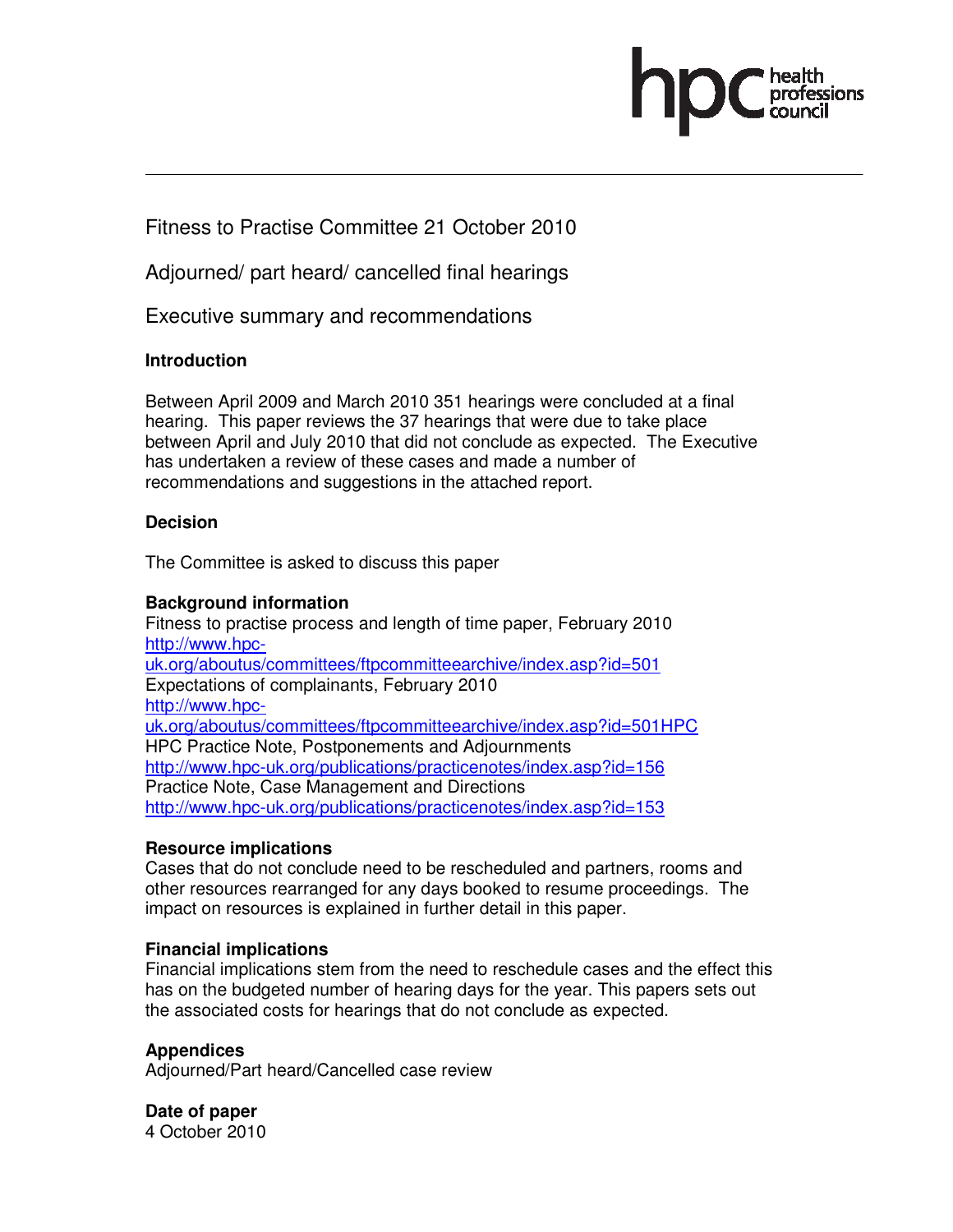

# **Adjourned/ part heard/ cancelled final hearings**

## **1 Introduction**

- 1.1 This report provides information about final hearings that did not conclude as expected between April and July 2010. There are a number of reasons why a hearing may not go ahead or complete which are set out in this paper. Suggestions as to how to reduce the number of cases that do not conclude are detailed later.
- 1.2 Article 32(3) of the Health Professions Order 2001 provides that:
- 1.3 "Each stage in proceedings under Part V and article 37 shall be dealt with expeditiously"
- 1.4 The Fitness to Practise (FTP) management pack reports on the length of time that cases should take to pass through different parts of the process.
- 1.5 Between April and July 2010 it took an average of nine months after a case was considered by a panel of the Investigating Committee for a case to be heard at a final hearing. Concluding FTP hearings as quickly as possible is n the best interests of the HPC, registrants, complainants and witnesses involved in these cases.
- 1.6 The investigation and preparation of cases for a hearing can often be lengthy. More detail can be found on this in the paper "Fitness to practise process and length of time" which was considered by the Committee in February 2010.
- 1.7 The IPSOS MORI work on the Expectations of Complainants highlighted that that all parties involved in hearings are concerned about the length of time they wait for each stage of proceedings to happen. More details about the ISOS MORI report and it findings can be found at: http://www.hpc-

uk.org/aboutus/committees/ftpcommitteearchive/index.asp?id=501

| Date     | Ver. | Dept/Cmte  | Doc Type       | Title                      | <b>Status</b> | Int. Aud. |
|----------|------|------------|----------------|----------------------------|---------------|-----------|
| Error!   |      | Fitness to | Error!         | Final hearings that do not |               |           |
| Unknown  |      | Practise   | <b>Unknown</b> | conclude as expected       |               |           |
| document |      |            | document       |                            |               |           |
| property |      |            | property       |                            |               |           |
| name.    |      |            | name.          |                            |               |           |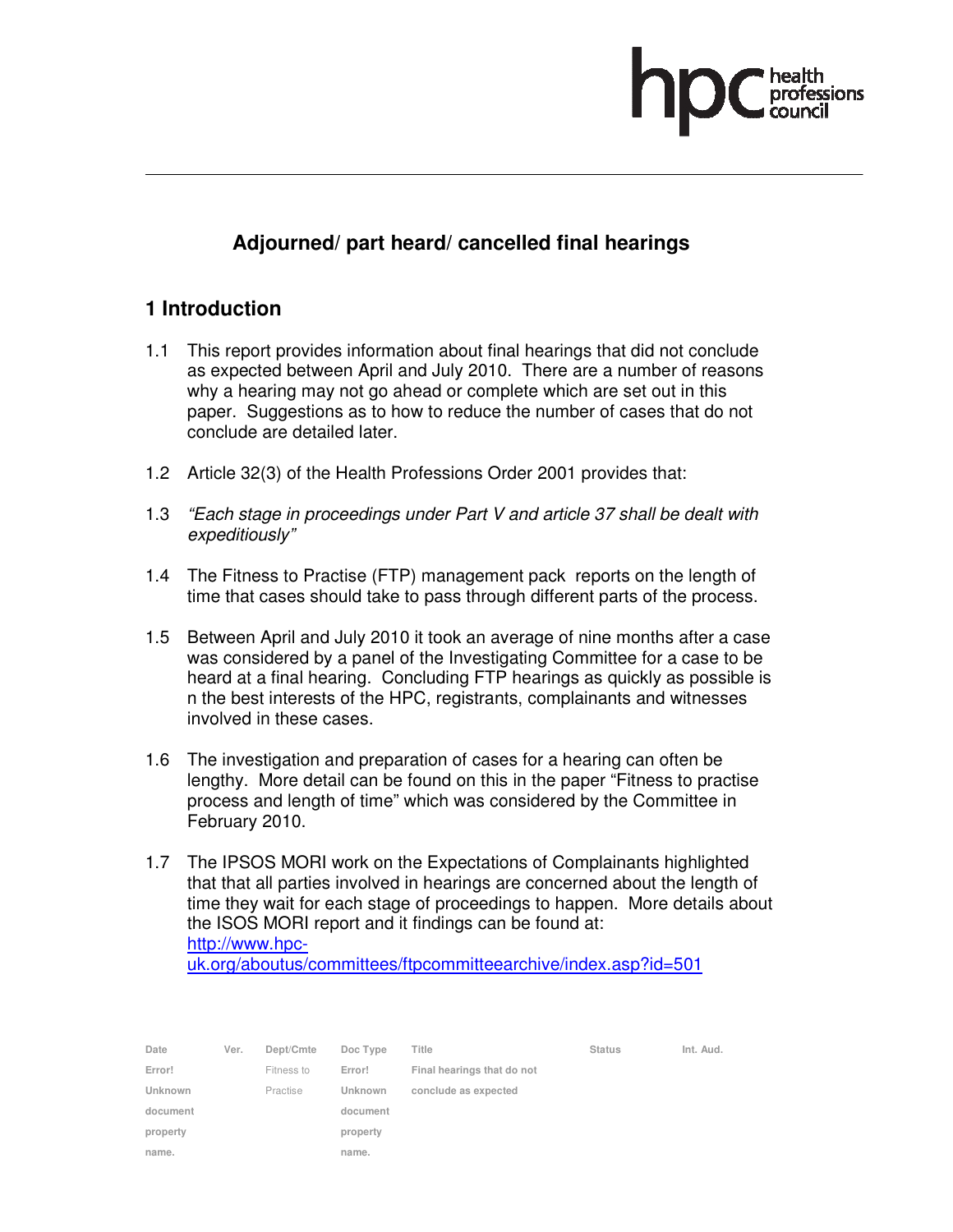# **2 Costs**

- 2.1 The cost of hearings (not including legal fees) is approximately £3,500 per hearing. The Registrant will also bear the cost of any representation and their expenses to attend. If a hearing does not conclude as expected parties have to reconvene at further expense to the HPC and the Registrant. If the hearing is being held at an external venue cancellation fees will also apply.
- 2.2 If hearings are adjourned the following fee will be reimbursed to Fitness to Practise Panel Members, Panel Chairs, and Legal Assessors in line with the Partner's expense policy;
	- Cancellation on day of hearing: full fee (attendance allowance)
	- Cancellation 1 working day before: full fee
	- Cancellation 2 working days before:  $\frac{1}{2}$  fee
	- Cancellation 3 working days before:  $\frac{1}{2}$  fee
	- Cancellation 4 working days before:  $\frac{1}{2}$  fee
	- Cancellation 5 working days before:  $\frac{1}{2}$  fee
	- Cancellation >5 working days before: no fee

## **3 Reasons**

3.1 There are a number of reasons why final hearings that have been scheduled do not conclude as planned. We have divided those reasons into four categories which are detailed below.

Cancelled- an administrative action taken when a hearing is unable to proceed as expected, e.g. a panel member has dropped out and if it is not possible to replace them before the hearing is due to start.

Postponed- decisions made in response to applications made by the registrant or by HPC solicitors. Applications must be received more than 14 days in advance of proceedings. Decisions on applications are taken by the Head of Adjudication or an individual with delegated authority, usually the Lead Hearings Officer. Decisions are made on the merit of the application weighed with the need for the HPC to hear matters expeditiously. If those making the request reply with new information after a postponement request has been declined, the application will be forwarded to a panel chair to take a second decision on the request. Postponements usually mean Partner cancellation fees are avoided and we have more time to negotiate cancellation fees with external venues.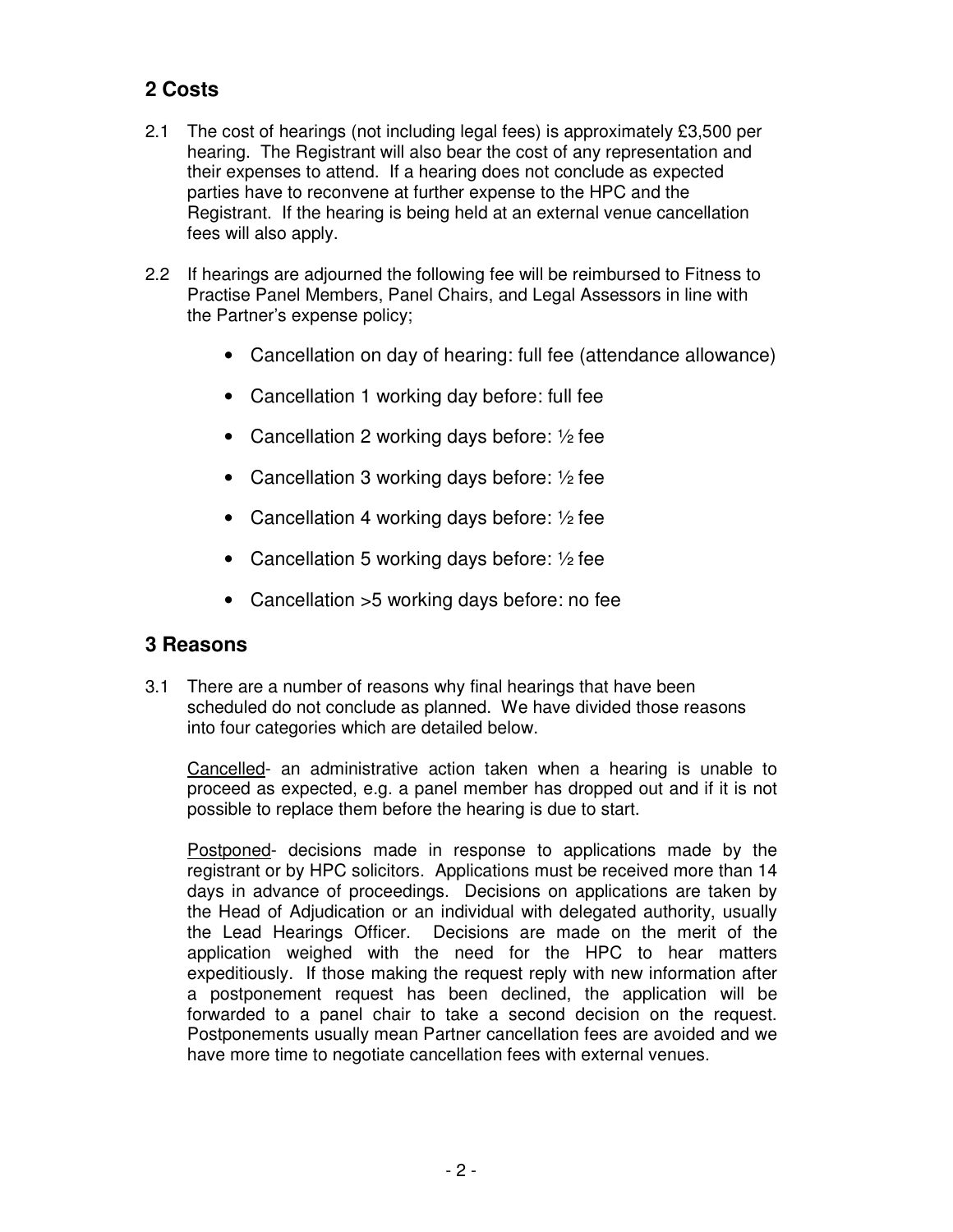Adjourned- applications to adjourn are requests received less than 14 days in advance. Requests may also be made on the day of the hearing. These requests are often made before any evidence is heard and are usually requests for proceedings to be moved to a later date. Adjournment requests may also be made once evidence has started to be heard, although this is very unusual.

Part heard- cases where the panel has started to hear the case but has to stop proceedings before the conclusion of the case.

Postponed or adjourned applications received in advance are dealt with in line with the Practice Note on Postponements and Adjournments

"Proceedings should not be postponed or adjourned unless it is shown that a failure to do so will create potential injustice. Requests made without sufficient and demonstrated reasons to justify them will not be granted".

## **4 Statistics**

4.1 Between April 2009 and March 2010 351 final hearings were scheduled. 112 hearings did not conclude as expected, some which went part heard more than once. Between April to July 2010 of 134 hearings, 37 did not conclude as expected. The table below shows the percentage difference for each period.

|                                            | Apr 2009- Mar 2010 | <b>Apr- Jul 2010</b> |
|--------------------------------------------|--------------------|----------------------|
| Hearings scheduled                         | 351                | 134                  |
| Hearings not concluded as<br>expected      | 112                | 37                   |
| % of hearings not<br>concluded as expected | 32%                | 28%                  |

- 4.2 Of the 37 hearings that did not conclude in April to July 2010 all but four have already got a new date agreed by all parties to resume and hopefully conclude proceedings. The remaining cases are waiting medical reports or further information before further scheduling can be undertaken.
- 4.3 The table below lists the reasons for those hearings not concluding:

| <b>Apr- Jul 2010</b>                         | <b>Number of hearings</b> |
|----------------------------------------------|---------------------------|
| Cancelled administratively                   |                           |
| Postponed by the HPC in advance (more        |                           |
| than 14 days before hearing)                 |                           |
| Adjourned by Chair (less than 14 days before |                           |
| hearing)                                     |                           |
| Adjourned on the day                         |                           |
| Part heard                                   | 14                        |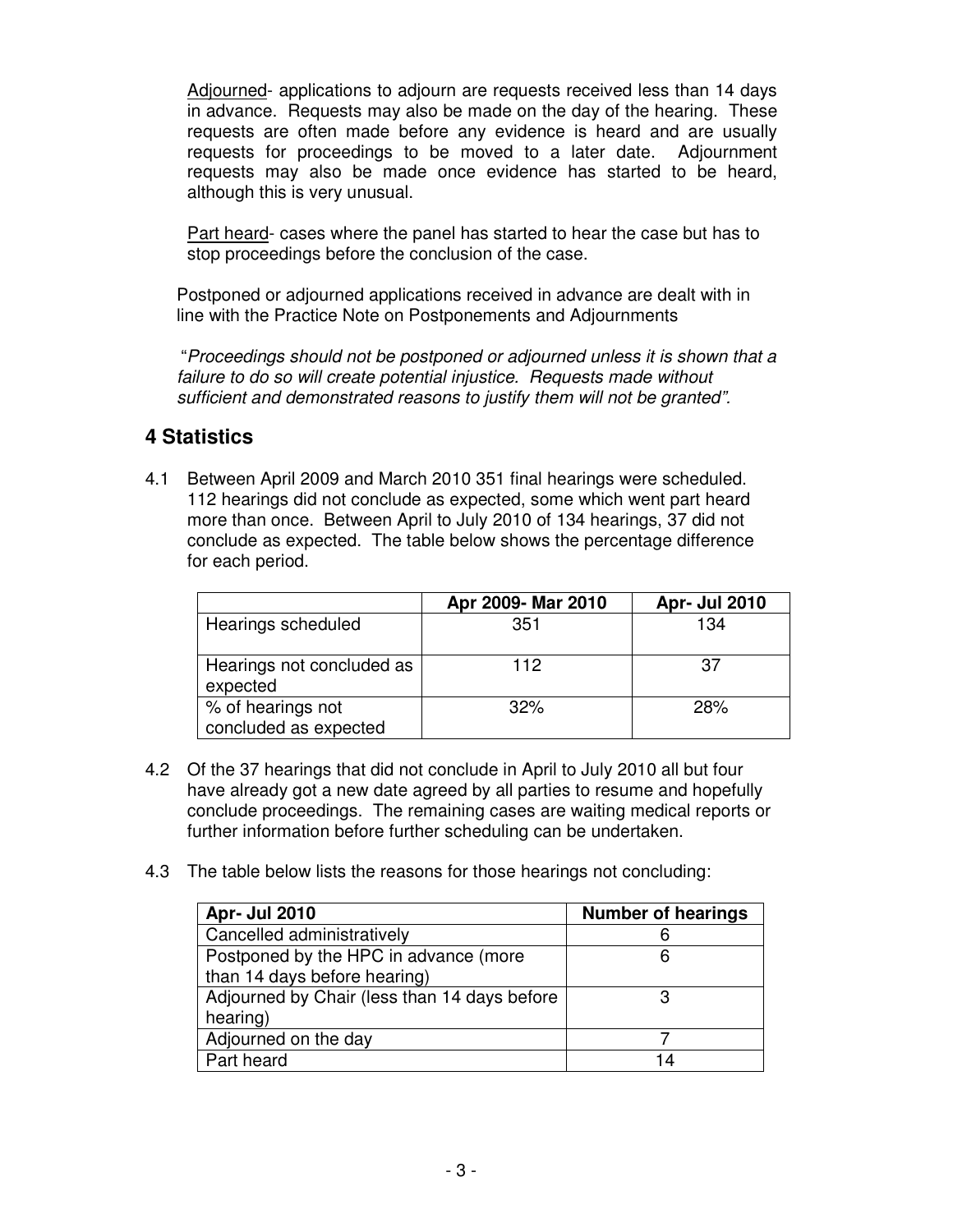- 4.4 The largest number of hearings that did not conclude were those that were part heard. Eleven hearings ran out of time, often due to protracted legal argument and in one case due to a registrant representing themselves and undertaking lengthy cross examination of witnesses. Three cases had new papers submitted to the panel close to, or on, the first day of the proceedings.
- 4.5 Of the hearings adjourned on the day, four were due to a registrant or their representative's ill health. In two instances, postponement requests had been made in advance, but declined. At both hearings, additional information about ill health was produced for the panel on the day.
- 4.6 Six hearings being postponed in advance is a relatively high number for this period in comparison with the previous year. More detail about postponed hearings is provided later in this paper.

## **5 Scheduling**

- 5.1 HPC hearings lasted for an average of 1.8 days between 2009-2010. If the number of days estimated is too short, hearings will not conclude in time, if it is too long, facilities will have to be cancelled and partner fees will still need to be paid in accordance with their expense policy.
- 5.2 For cases referred to a final hearing, there are a number of steps before a case can be listed. Solicitors are instructed by the Case Manager, and they will prepare the case for hearing including taking formal witness statements and acquiring expert reports where necessary. A service level agreement exists between HPC and Kingsley Napley (KN) which sets out a number of particular service level standards. We receive a monthly report and review the service level agreement every six months.
- 5.3 The HPC should be notified that the case is ready to fix within four and a half months of the ICP referral date in 80 per cent of cases. This allows for the more complex cases which may take longer to prepare. Cases are not listed for hearings immediately after an ICP for a number of reasons. It is not known at this stage how many witnesses will be required, whether any witnesses may be considered vulnerable and what additional material may need to be sought. It is also not possible to determine the number of days required for a hearing until the case has been prepared. In waiting until this information is confirmed, the Hearings Team can ensure that cases are listed appropriately and reduce delay in relisting cases.
- 5.4 The Hearings Team is notified that a hearing is ready to schedule by KN. KN detail how many days they think are required and the running order witnesses should be called in. The number of days requested for a hearing will depend in the main on the number of witnesses. It will also be influenced by interaction the registrant may have had with the HPC, e.g. if there has never been a response to any FTP correspondence, time would not be allocated to them at a hearing, as it would be extremely unlikely that they would attend.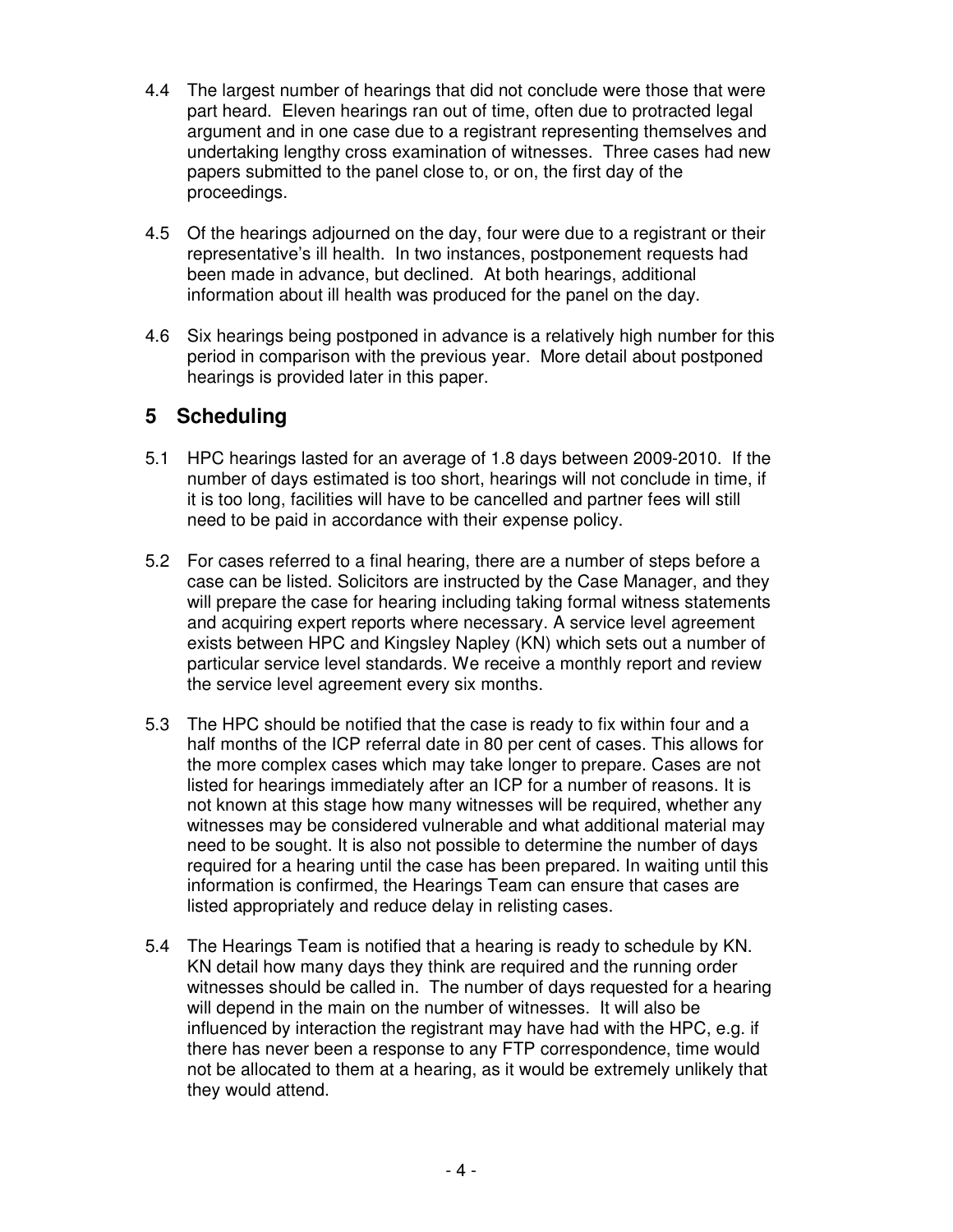- 5.5 If the registrant has a representative, dates to avoid will be gathered from the representative before a hearing date is arranged. Time is usually allocated for the registrant to be able to present their case if they have engaged with the HPC in some way. It is sometimes the case that we are able to reduce the number of days scheduled in advance of proceedings if we are notified in advance that the registrant is not attending.
- 5.6 Scheduling Officers obtain witness availability before scheduling hearings. An average of three witnesses are required for each hearing, however this can be considerably more in complex cases. It is often the case that witnesses delay confirming their availability. Three chase letters are sent out before the hearing would be scheduled without their dates and a possible witness summons requested. When witness availability is confirmed, suitable dates are considered in light of the availability of resources. A panel is then organised and the hearing details confirmed to all parties. The availability of the panel (particularly the registrant member), adds further logistical detail to scheduling the hearing.
- 5.7 During April to July 2010 there was an average of two final hearings scheduled per working day. ICPs, interim orders and substantive reviews would have been scheduled alongside these hearings. The parties contacted for each final hearing are detailed below:

| <b>Panel</b>       | <b>Number</b> | <b>External parties</b> | <b>Number</b> |
|--------------------|---------------|-------------------------|---------------|
| Panel Chair        |               | Witnesses               | 2 (average)   |
| Registrant partner |               | Registrant/             |               |
|                    |               | Representative          |               |
| Lay Partner        |               | <b>HPC</b> solicitors   |               |
| Legal Assessor     |               | Transcribers            |               |
|                    |               | Venue                   |               |
|                    |               | Catering                |               |

- 5.8 FTP hearings start at 10am on the first day and at 09.30am on any following days, or earlier if possible. The later start on the first day often facilitates agreement between legal parties that can reduce the length of the hearing, e.g., admission of certain allegations meaning witnesses do not need to be called. Before 2010 all hearing days started at 10am, but it was felt there was capacity to start earlier on some days and panel chairs were instructed to start earlier after the first day of any hearing.
- 5.9 Hearings Officers gather dates of availability from all parties before they leave any adjourned or part heard case. When all parties are present it is much quicker to find dates suitable to reconvene proceedings, Gathering availability through correspondence is an involved and lengthy process and so getting new dates agreed before parties leave the premises makes a significant efficiency saving.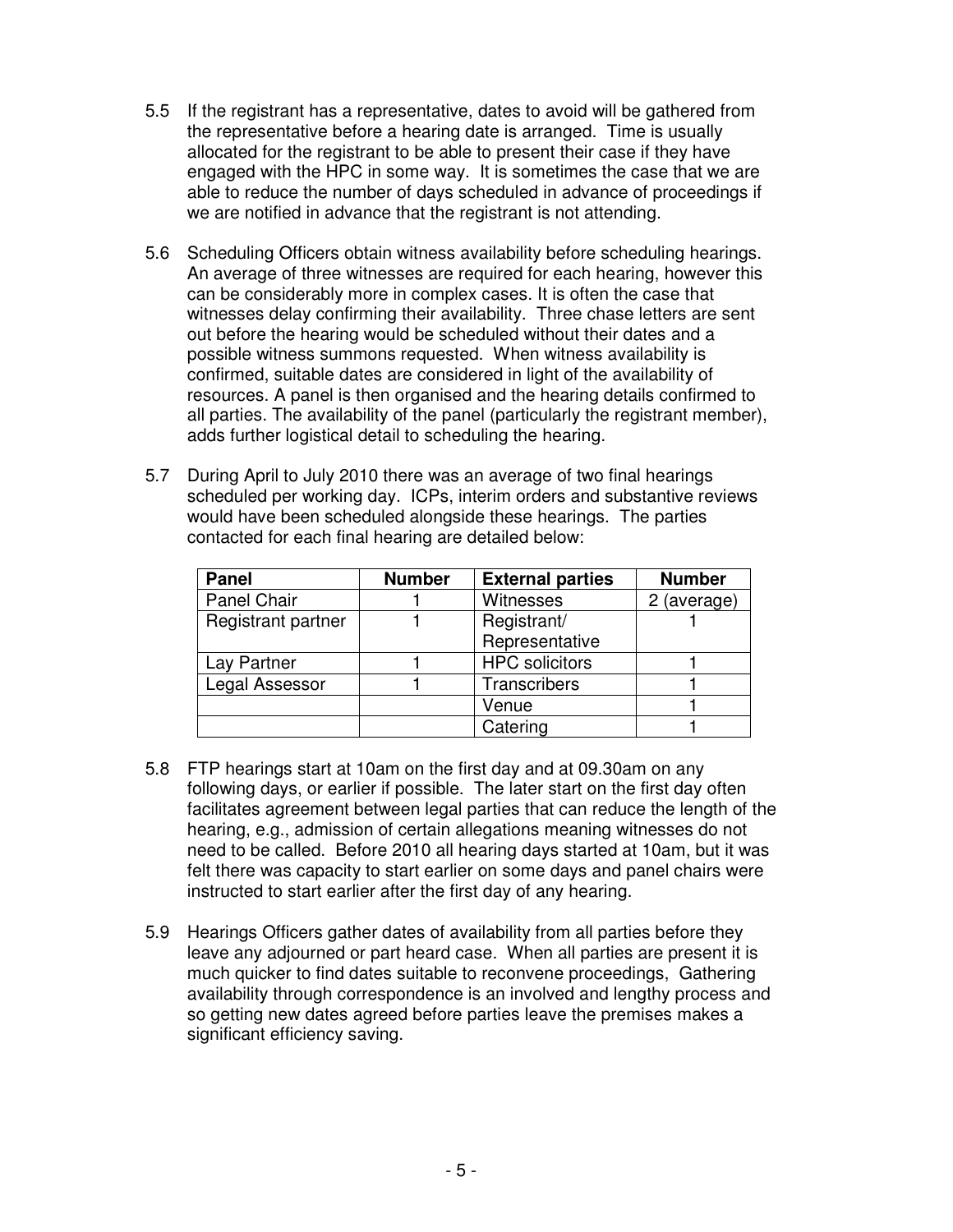# **6 Notice period for proceedings**

- 6.1 Hearings are currently scheduled between three to four months in advance. The scheduling allows a generous period of notice of proceedings for registrants to prepare their case. Registrants will also have been aware of the allegations they face since their Investigating Committee Panel date, when allegations are notified to them.
- 6.2 The postponement process allows registrants to apply to have proceedings postponed. Holidays that have been booked before a hearing date was notified is the most common reason for postponement requests to be accepted, although the we would request evidence of holiday booking details before taking this decision.
- 6.3 The letter communicating the date of the hearing to registrants and representatives clearly sets out the Standard Directions for the production of papers. The Practice Note on Case Management and Directions, (appendix 4), sets this out in more detail. However, if papers are produced on the day, it would be unrealistic and unfair for a panel to ignore them. They may not read them straight away, but wait for a suitable break in proceedings in which they can be read.
- 6.4 We address the issue of papers presented at short notice from Unions or Professional bodies at the quarterly meeting that is held between them and HPC

## **7 Postponement and Adjournment Practice Note**

7.1 The Practice Note has been in existence since 2008 and has been successful in avoiding unnecessary adjournments on the day of the hearing. Applications received by the HPC 14 or more days in advance are classified as Postponements, those received less than 14 days before the hearing are Adjournment applications. The number of postponement and adjournment requests received before hearings were due to take place are detailed in the table below:

|                            | 2009-2010 | April- July 2010 |
|----------------------------|-----------|------------------|
| No. of hearings scheduled  | 351       | 134              |
| No. of postponement/       |           |                  |
| adjournment requests       | 58        | 20               |
| before hearing date        |           |                  |
| Average number of          | 5         | 5                |
| requests per month         |           |                  |
| No. of requests granted in | 14        |                  |
| advance                    |           |                  |

7.2 Where requests have not been granted in advance, further applications to adjourn proceedings can still be made on the day of the hearing. Further applications are rarely made because reasons as to why an application did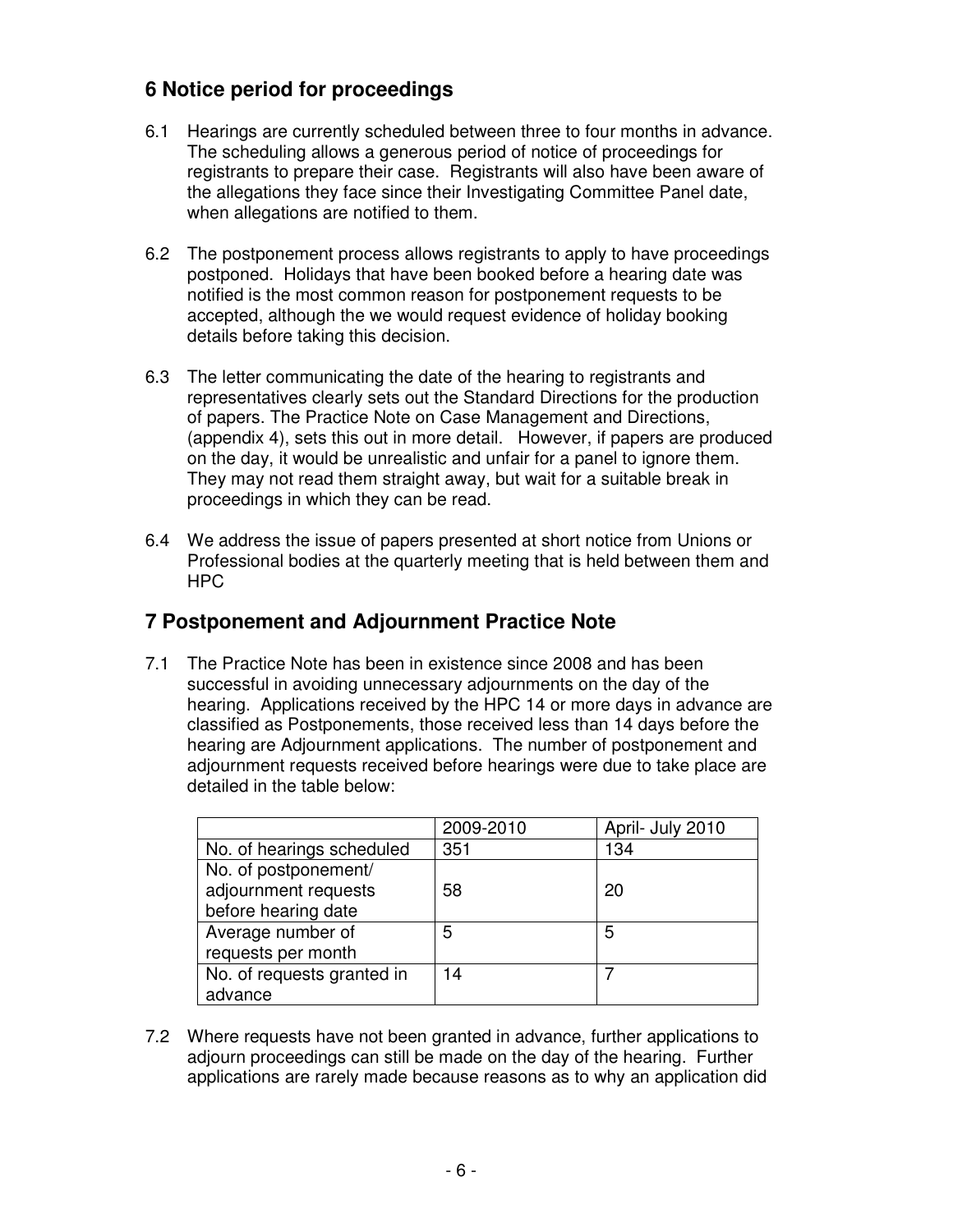not meet the required standard had already been explored. The only successful applications made on the day of the hearing, where previously they had been refused, were related to matters of ill health and where additional information was presented at the hearing.

- 7.3 Registrants or their representatives are requested to make applications in writing if they want to postpone planned proceedings. Applications are considered on their merits by the Head of Adjudication or the Lead Hearings Officer.
- 7.4 Where applications provide valid reasons to postpone proceedings, applications will be agreed to. It is often the case that additional information has to be requested before this happens, e.g. evidence that a holiday was booked is submitted on request to show it was arranged before the notice of the hearing date was received by the registrant. For applications that are turned down, it is very rare that registrants go on to make a further application to the panel on the day of the hearing, as they are entitled to.
- 7.5 Where possible alternatives to postponing proceedings are discussed with registrants, e.g. a postponement was requested because second day of the hearing fell on a Friday and the registrant could not return home from London to Manchester before the Jewish observation of Sabbath. A videolink was arranged for the registrant to participate in proceedings on the second day from Manchester to allow her to participate in the last day of proceedings and get home in time to observe Sabbath and the hearing was concluded as expected. Another postponement request was made as the registrant wanted a witness to give evidence but they were in America during the hearing. Our video link facilities were used so the witness could give evidence and the hearing concluded.
- 7.6 If proceedings are postponed in advance, it is often the case that the panel members and facilities booked can still be used for other panel work. Postponements granted in advance mean that resources can be used elsewhere and there would be no Partner cancellation charges, as there would be if the case was adjourned on the day.
- 7.7 Delaying proceedings has a significant impact on the witnesses who have prepared themselves to give evidence on a set date. Witnesses often contact the HPC to voice their concerns and anxieties if hearings do not go ahead as planned. Where possible, when cases are postponed registrants are asked to commit to a window of future dates in order that a new date can be rearranged as quickly as possible.

## **8 Conclusions**

8.1 The Executive proposes that as a result of this review, the following work should continue to be monitored and developed, where possible, with the aim to reduce the number of final hearings that do not conclude as expected;